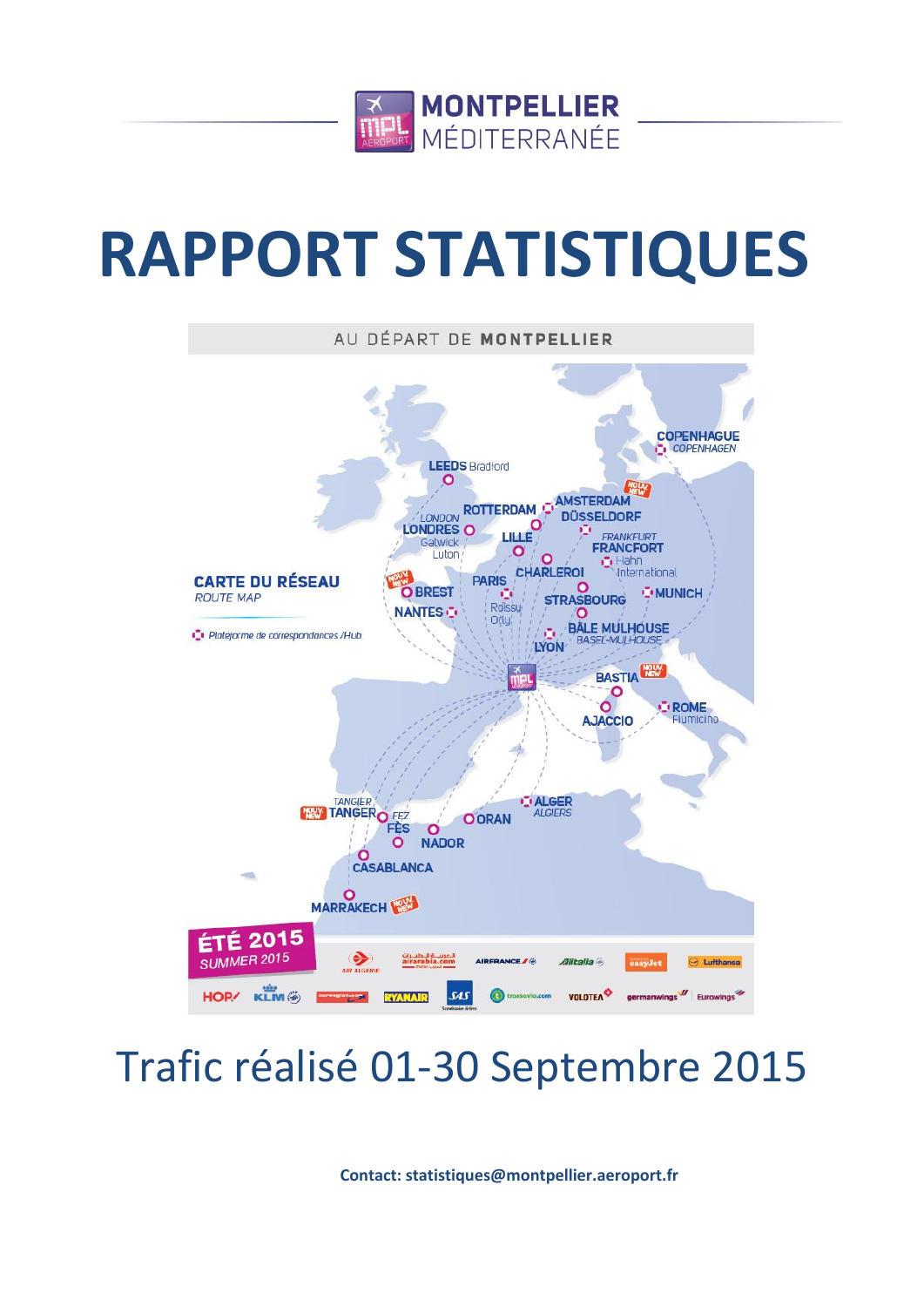## **TRAFIC COMMERCIAL**

|                             | Mois de : SEPTEMBRE |         |           | Cumul jusqu'au mois de : SEPTEMBRE |           |           |  |
|-----------------------------|---------------------|---------|-----------|------------------------------------|-----------|-----------|--|
|                             | 2015                | 2014    | Variation | 2015                               | 2014      | Variation |  |
| <b>Passagers:</b>           | 144 238             | 111 151 | 29,77%    | 1 150 186                          | 1 111 070 | 3,52%     |  |
| <b>LOCAUX:</b>              | 144 172             | 111 149 | 29,71%    | 1 148 842                          | 1 110 129 | 3,49%     |  |
| <b>NATIONAUX</b>            | 91 594              | 63 334  | 44,62%    | 764 949                            | 749 028   | 2,13%     |  |
| <b>Réguliers</b>            | 90 952              | 62795   | 44,84%    | 760 381                            | 745 813   | 1,95%     |  |
| Non Réguliers               | 642                 | 539     | 19,11%    | 4568                               | 3 2 1 5   | 42,08%    |  |
| <b>EUROPEENS</b>            | 40759               | 39 060  | 4,35%     | 311 227                            | 297 236   | 4,71%     |  |
| <b>Réguliers</b>            | 39 145              | 38 875  | 0,69%     | 305 791                            | 294 986   | 3,66%     |  |
| Non Réguliers               | 1614                | 185     | 772,43%   | 5436                               | 2 2 5 0   | 141,60%   |  |
| <b>INTERNATIONAUX</b>       | 11819               | 8755    | 35,00%    | 72 666                             | 63 865    | 13,78%    |  |
| <b>Réguliers</b>            | 11 769              | 8 4 8 4 | 38,72%    | 72 589                             | 63 386    | 14,52%    |  |
| Non Réguliers               | 50                  | 271     | $-81,55%$ | 77                                 | 479       | $-83,92%$ |  |
| <b>TRANSITS (ARRIVEES):</b> | 66                  |         | 3200,00%  | 1344                               | 941       | 42,83%    |  |

 $\overline{\phantom{a}}$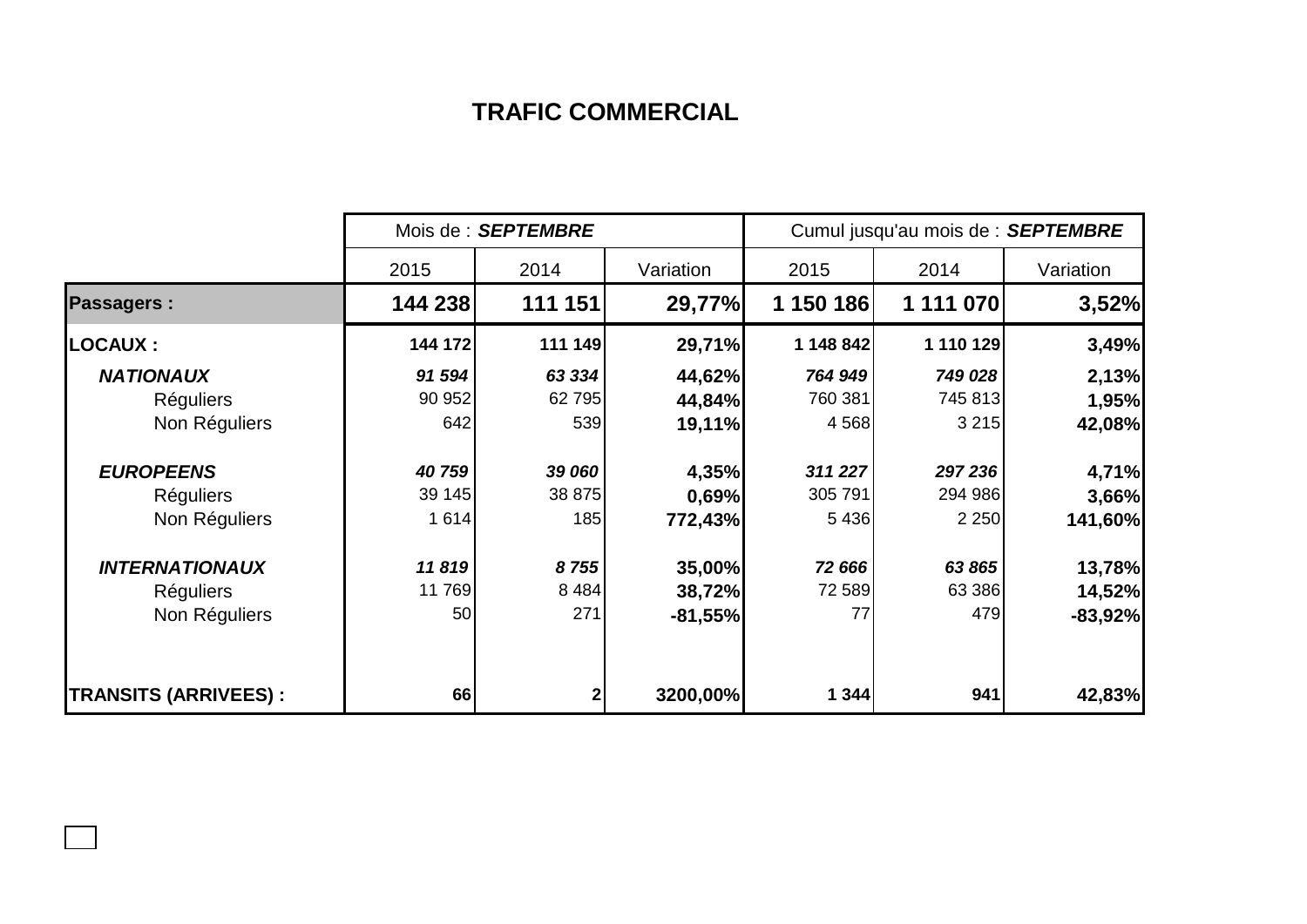#### **à fin SEPTEMBRE 2015 Comparatif Trafic Par Compagnies - 2015/14 Vols Réguliers et Non Réguliers**

|                                                     | septembre |            | Variation                | <b>TOTAL</b> |            |                          |
|-----------------------------------------------------|-----------|------------|--------------------------|--------------|------------|--------------------------|
|                                                     |           |            |                          |              |            | Variation                |
|                                                     | 2014      | 2015       | 2015/14                  | 2014         | 2015       | 2015/14                  |
| <b>REGULIERS</b>                                    |           |            |                          |              |            |                          |
|                                                     |           |            |                          |              |            |                          |
| <b>AIR ALGERIE</b>                                  | 1 2 6 4   | 955        | $-24,45%$                | 5 5 4 7      | 4 4 6 1    | $-19,58%$                |
| AIR ARABIA MAROC                                    | 6 602     | 10814      | 63,80%                   | 54 481       | 68 128     | 25,05%                   |
| <b>AIR FRANCE</b>                                   | 45 441    | 73 656     | 62,09%                   | 590 249      | 622 764    | 5,51%                    |
| <b>ALITALIA</b>                                     | 1 3 2 9   | 1744       | 31,23%                   | 11845        | 12 921     | 9,08%                    |
| <b>BRUSSELS AIRLINES</b>                            | 1 1 9 7   |            | -100,00%                 | 8681         |            | $-100,00%$               |
| <b>EASYJET</b>                                      | 16 058    | 12 587     | $-21,62%$                | 119 743      | 116 673    | $-2,56%$                 |
| <b>EASYJET SWITZERLAND</b>                          | 3 2 3 3   | 2 2 8 4    | $-29,35%$                | 20 648       | 27 528     | 33,32%                   |
| <b>EUROPE AIRPOST</b> (PAX EQUIPAGE)                |           |            | --                       |              |            |                          |
| <b>GERMANWINGS</b>                                  | 600       | 353        | $-41,17%$                | 2949         | 2637       | $-10,58%$                |
| HOP!                                                | 9698      | 8 3 4 4    | $-13,96%$                | 101 649      | 66 400     | $-34,68%$                |
| <b>KLM ROYAL DUTCH AIRLINES</b>                     |           | 4511       | 100,00%                  |              | 19 999     | 100,00%                  |
| <b>LUFTHANSA</b>                                    | 1 277     | 1 0 2 7    | $-19,58%$                | 7 230        | 6753       | $-6,60%$                 |
| <b>NORWEGIAN</b>                                    |           |            | ÷.                       | 4934         | 5 1 0 1    | 3,38%                    |
| <b>ROYAL AIR MAROC</b>                              |           |            |                          | 3 3 5 8      |            | $-100,00%$               |
|                                                     | 618       |            | -100,00%                 |              |            |                          |
| <b>RYANAIR</b>                                      | 12 050    | 13 530     | 12,28%                   | 95 183       | 91 874     | $-3,48%$                 |
| <b>SCANDINAVIAN AIRLINES SYSTEM</b>                 |           |            |                          | 2 4 8 7      | 2 4 4 4    | $-1,73%$                 |
| <b>TRANSAVIA</b>                                    | 3 1 3 1   | 3 1 0 9    | $-0,70%$                 | 21 286       | 19861      | $-6,69%$                 |
| <b>VOLOTEA</b>                                      | 7656      | 8952       | 16,93%                   | 53 915       | 71 217     | 32,09%                   |
|                                                     |           |            |                          |              |            |                          |
|                                                     |           |            |                          |              |            |                          |
| <b>NON REGULIERS</b>                                |           |            |                          |              |            |                          |
| <b>AIGLE AZUR</b>                                   |           |            | $\overline{\phantom{a}}$ | 156          |            | $-100,00%$               |
| <b>AIR ALGERIE</b><br><b>AIR ARABIA MAROC</b>       | 151       |            | -100,00%                 | 151          |            | $-100,00%$               |
| <b>AIR CORSICA</b>                                  |           |            |                          | 17           |            | $-100,00%$               |
| <b>AIR EUROPA</b>                                   |           |            |                          |              |            | ٠.                       |
| <b>AIR FRANCE</b>                                   | 40        |            | $-100,00%$               | 358          | 653        | 82,40%                   |
| <b>AIR MEDITERRANEE</b>                             |           |            |                          | 313          | 505        | 61,34%                   |
| <b>AIR NOSTRUM</b>                                  |           |            | $\sim$                   |              |            |                          |
| <b>AIR VALLEE</b>                                   |           |            | Ξ.                       |              |            | Ξ.                       |
| <b>AIRLINAIR</b><br><b>ALITALIA</b>                 |           |            | н.<br>÷.                 |              |            | н.<br>÷.                 |
| <b>ATLANTIQUE AIR ASSISTANCE</b>                    |           |            | ä.                       | 30           |            | $-100,00%$               |
| <b>AVIATION DEFENSE SERVICE</b>                     | 16        |            | $-100,00%$               | 100          | 17         | $-83,00%$                |
| <b>BRIT AIR</b>                                     |           |            | $\sim$                   |              |            | $\overline{\phantom{a}}$ |
| <b>BRUSSELS AIRLINES</b>                            |           |            |                          |              |            | ÷.                       |
| <b>DENIM AIR</b>                                    | 80        |            | -100,00%                 | 80           |            | $-100,00%$               |
| <b>EASTERN AIRWAYS</b>                              |           |            |                          | 2            | 70         | 3400,00%                 |
| <b>EASYJET</b>                                      |           |            | $\overline{\phantom{a}}$ |              | 2          | 100,00%                  |
| <b>EASYJET SWITZERLAND</b><br><b>EUROPE AIRPOST</b> |           |            |                          |              | 157        |                          |
| <b>GERMANWINGS</b>                                  | 78        |            | -100,00%                 | 312          |            | -49,68%                  |
| HOP!                                                | 125       | 222        | 77,60%                   | 1 3 9 5      | 1 1 2 9    | $-19,07%$                |
| <b>KLM ROYAL DUTCH AIRLINES</b>                     |           |            |                          |              | 71         | 100,00%                  |
| LUFTHANSA                                           |           |            |                          |              | 34         | 100,00%                  |
| NETJETS TRANSPORTES AEREOS                          | 5         | 26         | 420,00%                  | 62           | 179        | 188,71%                  |
| <b>NORWEGIAN</b>                                    |           |            | $\overline{\phantom{a}}$ |              |            | ٠.                       |
| PAN EUROPEAN AIR SERVICE                            |           | 25         | 100,00%                  |              | 44         | 100,00%                  |
| REGIONAL Cie Européenne<br><b>ROYAL AIR MAROC</b>   |           |            | ٠.                       |              |            | $\overline{\phantom{a}}$ |
| <b>RYANAIR</b>                                      |           |            | ٠.                       | 360          | 1 0 6 0    | 194,44%                  |
| <b>SATA INTERNACIONAL</b>                           |           |            | $\overline{\phantom{a}}$ |              |            | $\overline{\phantom{a}}$ |
| <b>SCANDINAVIAN AIRLINES SYSTEM</b>                 |           |            | ÷.                       |              |            | ÷.                       |
| <b>SKY BRIDGE AIR</b>                               |           |            | ä.                       |              |            | ä.                       |
| <b>SUN AIR OF SCANDINAVIA</b>                       | 64        | 79         | 23.44%                   | 606          | 398        | $-34,32%$                |
| <b>TRANSAVIA</b><br><b>TRAVEL SERVICE AIRLINES</b>  | 109       | 377<br>150 | 245,87%<br>100,00%       | 109          | 576<br>502 | 428,44%                  |
| TUNISAIR                                            |           |            |                          |              |            | 100,00%                  |
| TWIN JET                                            |           |            | ٠.                       |              | 7          | 100,00%                  |
| <b>VIP WINGS</b>                                    |           |            | $\overline{\phantom{a}}$ |              |            | $\overline{\phantom{a}}$ |
| <b>VLM AIRLINES</b>                                 |           |            | ÷.                       |              |            |                          |
| <b>VOLOTEA</b>                                      |           |            | $\sim$                   | 149          | 156        | 4,70%                    |
| <b>XL AIRWAYS</b>                                   |           |            | ٠.                       |              | 286        | 100,00%                  |
|                                                     |           |            |                          |              |            |                          |
|                                                     |           |            |                          |              |            |                          |
|                                                     |           |            |                          |              |            |                          |
| <b>Autres Compagnies</b>                            | 327       | 1 4 2 7    | 336,39%                  | 1744         | 4 2 3 5    | 142,83%                  |
|                                                     |           |            |                          |              |            |                          |
| <b>TOTAL REGULIERS</b>                              | 110 154   | 141 866    | 28,79%                   | 1 104 185    | 1 138 761  | 3,13%                    |
|                                                     |           |            |                          |              |            |                          |
| TOTAL NON REGULIERS                                 | 995       | 2 3 0 6    | 131,76%                  | 5944         | 10 081     | 69,60%                   |
| <b>TOTAL GENERAL</b>                                | 111 149   | 144 172    | 29,71%                   | 1 110 129    | 1 148 842  | 3,49%                    |
|                                                     |           |            |                          |              |            |                          |

*COMPAGNIES AYANT DES VOLS REGULIERS ET NON REGULIERS*

| <b>TOTAL AIR ALGERIE</b>           | 1 2 6 4 | 955     | $-24,45%$   | 5547    | 4 4 6 1 | $-19,58%$  |
|------------------------------------|---------|---------|-------------|---------|---------|------------|
| TOTAL AIR ARABIA MAROC             | 6753    | 10814   | 60.14%      | 54 632  | 68 128  | 24,70%     |
| <b>TOTAL AIR FRANCE</b>            | 45 481  | 73 656  | 61,95%      | 590 607 | 623 417 | 5,56%      |
| <b>TOTAL ALITALIA</b>              | 1 3 2 9 | 1744    | 31,23%      | 11 845  | 12 9 21 | 9,08%      |
| TOTAL BRUSSELS AIRLINES            | 1 1 9 7 |         | $-100.00\%$ | 8681    |         | $-100,00%$ |
| <b>TOTAL EASYJET</b>               | 16 058  | 12 587  | $-21,62%$   | 119 743 | 116 675 | $-2,56%$   |
| TOTAL EASYJET SWITZERLAND          | 3 2 3 3 | 2 2 8 4 | $-29,35%$   | 20 648  | 27 528  | 33,32%     |
| <b>TOTAL GERMANWINGS</b>           | 600     | 353     | $-41,17%$   | 2949    | 2637    | $-10,58%$  |
| TOTAL HOP!                         | 9823    | 8 5 6 6 | $-12,80%$   | 103 044 | 67 529  | $-34,47%$  |
| TOTAL KLM ROYAL DUTCH AIRLINES     |         | 4511    | 100,00%     |         | 20 070  | 100,00%    |
| <b>TOTAL LUFTHANSA</b>             | 1 277   | 1 0 2 7 | $-19,58%$   | 7 2 3 0 | 6787    | $-6,13%$   |
| <b>TOTAL NORWEGIAN</b>             |         |         | --          | 4 9 3 4 | 5 1 0 1 | 3,38%      |
| TOTAL ROYAL AIR MAROC              | 618     |         | $-100.00\%$ | 3 3 5 8 |         | $-100,00%$ |
| <b>TOTAL RYANAIR</b>               | 12 050  | 13 530  | 12,28%      | 95 543  | 92 934  | $-2,73%$   |
| TOTAL SCANDINAVIAN AIRLINES SYSTEM |         |         | --          | 2 4 8 7 | 2 4 4 4 | $-1,73%$   |
| <b>TOTAL TRANSAVIA</b>             | 3 2 4 0 | 3 4 8 6 | 7,59%       | 21 395  | 20 437  | $-4,48%$   |
| <b>TOTAL VOLOTEA</b>               | 7656    | 8 9 5 2 | 16,93%      | 54 064  | 71 373  | 32,02%     |
|                                    |         |         |             |         |         |            |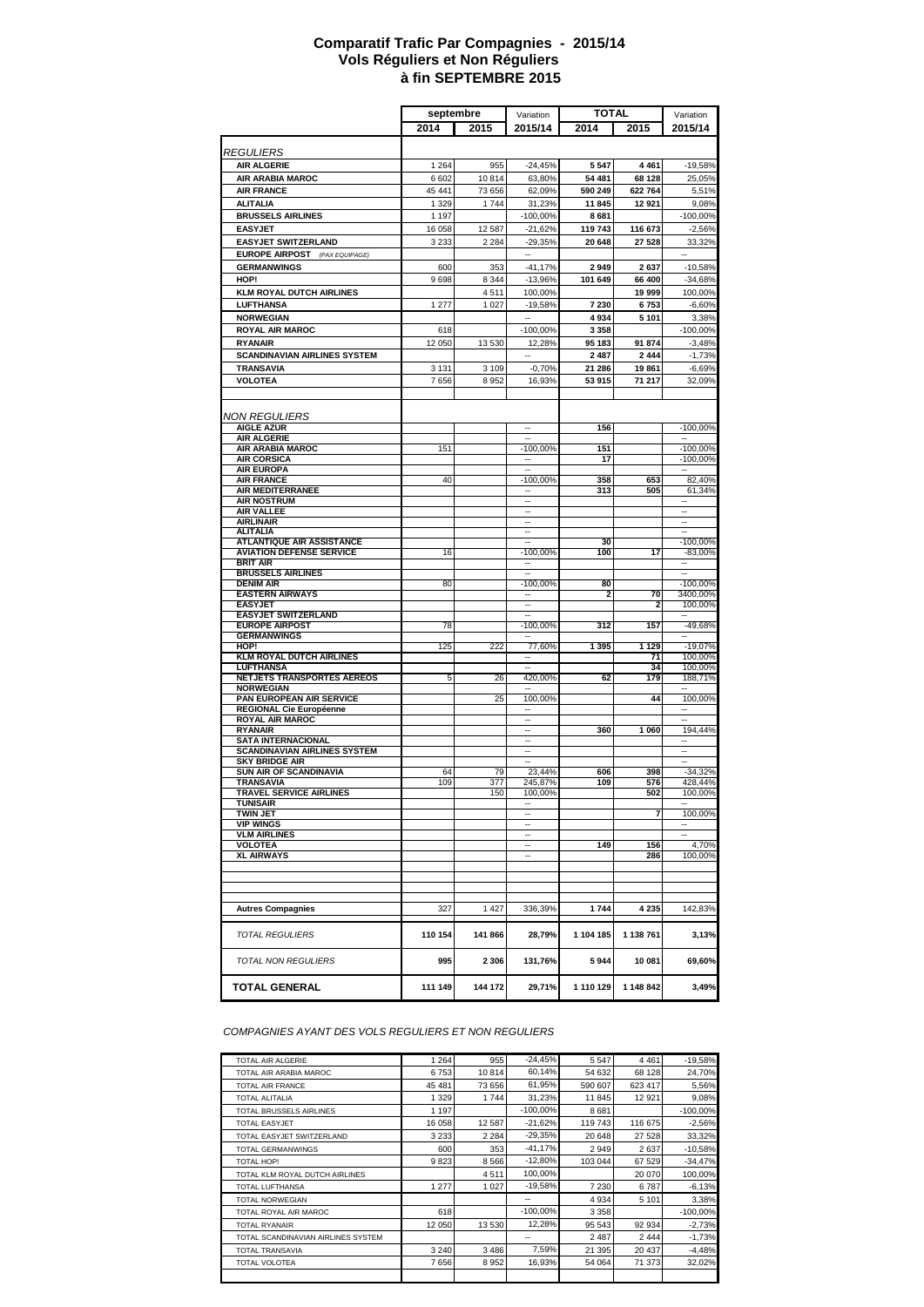### **COMPARATIF TRAFIC PAR DESTINATIONS ET NATIONALITES - 2015/14 à fin SEPTEMBRE 2015**

|                                                                | septembre        |                   | Variation                                            | <b>TOTAL</b>       |                    | Variation                |
|----------------------------------------------------------------|------------------|-------------------|------------------------------------------------------|--------------------|--------------------|--------------------------|
| <b>VILLES</b>                                                  | 2014             | 2015              | 2015/14                                              | 2014               | 2015               | 2015/14                  |
| <b>PARIS</b>                                                   |                  |                   |                                                      |                    |                    |                          |
| <b>PARIS Ch Gaulle</b><br><b>PARIS ORLY OUEST (Air France)</b> | 16 313<br>29 128 | 31 470<br>42 188  | 92.91%<br>44.84%                                     | 264 402<br>326 169 | 283 260<br>340 541 | 7,13%<br>4,41%           |
| <b>PARIS LE BOURGET</b>                                        | 19               | 19                |                                                      | 137                | 273                | 99,27%                   |
| <b>PARIS ORLY (Autres)</b>                                     |                  |                   |                                                      | 316                | 267                | $-15,51%$                |
| <b>TOTAL PARIS</b>                                             | 45 460           | 73 677            | 62,07%                                               | 591 024            | 624 341            | 5,64%                    |
| <b>NATIONAUX HORS PARIS</b>                                    |                  |                   |                                                      |                    |                    |                          |
| <b>AJACCIO</b><br><b>BASTIA</b>                                | 971              | 1 2 7 9           | 31,72%<br>$\sim$                                     | 5571               | 9049<br>630        | 62,43%<br>100,00%        |
| <b>BIARRITZ</b>                                                |                  |                   | $\overline{\phantom{a}}$                             |                    |                    | 100,00%                  |
| <b>BORDEAUX</b><br><b>BREST</b>                                | 92               | 83<br>1 2 3 4     | $-9.78%$<br>100,00%                                  | 260<br>93          | 287<br>7 534       | 10,38%<br>8001,08%       |
| <b>CAEN</b>                                                    |                  | 62                | 100,00%                                              | $\mathbf{2}$       | 126                | 6200,00%                 |
| <b>CHALON VATRY</b><br>LILLE                                   | 763              | 181               | $\sim$<br>$-76,28%$                                  | 56<br>20 09 2      | 134<br>1 3 9 2     | 139,29%<br>$-93,07%$     |
| <b>LORIENT</b>                                                 | 64               | 68                | 6,25%                                                | 122                | 128                | 4,92%                    |
| <b>LYON</b><br><b>METZ NANCY</b>                               | 3010             | 2 2 2 5<br>15     | $-26,08%$<br>100,00%                                 | 18 427<br>83       | 13588<br>101       | $-26,26%$<br>21,69%      |
| <b>NANTES</b>                                                  | 11 049           | 10 941            | $-0.98%$                                             | 88 583             | 91 096             | 2,84%                    |
| <b>NICE</b><br><b>PAU</b>                                      | 66               | 74                | 12,12%<br>$\mathbf{u}$                               | 330                | 140<br>97          | $-57,58%$<br>100,00%     |
| <b>RENNES</b>                                                  |                  |                   |                                                      | 50                 | 142                | 184,00%                  |
| <b>ST BRIEUC</b>                                               | 70<br>1702       |                   | $-100,00%$<br>$-4.99%$                               | 134                | 70                 | -47,76%                  |
| <b>STRASBOURG</b>                                              |                  | 1617              |                                                      | 23 545             | 15 125             | $-35,76%$                |
|                                                                |                  |                   |                                                      |                    |                    |                          |
| <b>Autres Charters Nat.</b>                                    | 87               | 138               | 58,62%                                               | 656                | 962                | 46.65%                   |
| <b>TOTAL NATIONAUX HORS PARIS</b>                              | 17874            | 17917             | 0,24%                                                | 158 004            | 140 608            | -11,01%                  |
| <b>TOTAL NATIONAUX</b>                                         | 63 334           | 91 594            | 44,62%                                               | 749 028            | 764 949            | 2,13%                    |
| <b>EUROPEENS</b>                                               |                  |                   |                                                      |                    |                    |                          |
| <b>AMSTERDAM</b>                                               |                  | 4688              | 100,00%                                              |                    | 20 251             | 100,00%                  |
| <b>BALE-MULHOUSE</b>                                           | 3 2 3 3          | 2 2 8 4           | $-29.35%$                                            | 20 658             | 27 5 28            | 33,26%                   |
| <b>BIRMINGHAM</b><br><b>BRISTOL</b>                            |                  |                   | --                                                   |                    |                    | $\overline{\phantom{a}}$ |
| <b>BRUXELLES</b>                                               | 1 1 9 7          |                   | $-100,00%$                                           | 8733               | 15                 | $-99,83%$                |
| <b>BUDAPEST</b><br><b>CARDIFF</b>                              |                  |                   | $\overline{\phantom{a}}$<br>$\overline{\phantom{a}}$ | 30                 | 277                | 100,00%<br>$-96,67%$     |
| <b>CHARLEROI</b>                                               | 4 3 6 1          | 5821              | 33,48%                                               | 43 618             | 47723              | 9.41%                    |
| <b>COLOGNE</b><br><b>COPENHAGUE</b>                            |                  |                   | 100.00%                                              | 7421               | 7545               | 100,00%                  |
| <b>CRACOVIE</b>                                                |                  |                   | н.                                                   | 413                |                    | 1,67%<br>$-100,00\%$     |
| <b>DUBLIN</b>                                                  |                  |                   |                                                      |                    | 542                | 27000,00%                |
| <b>DUBROVNIK</b><br><b>DUSSELDORF</b>                          | 600              | 353               | $-41.17%$                                            | 129<br>2950        | 279<br>2645        | 116,28%<br>$-10,34%$     |
| <b>EDIMBOURG</b>                                               |                  |                   |                                                      | 360                |                    | $-100,00%$               |
| <b>FRANCFORT</b><br><b>FRANCFORT HAHN</b>                      | 740<br>5 2 2 5   | 487<br>5 2 2 0    | $-34,19%$<br>$-0.10%$                                | 3765<br>36 445     | 3 4 3 9<br>32 514  | $-8,66%$<br>$-10,79%$    |
| <b>FUNCHAL</b>                                                 |                  |                   | $\sim$                                               | 48                 | 146                | 204,17%                  |
| <b>GENEVE</b><br><b>LEEDS</b>                                  | 10<br>2 4 6 4    | 11<br>2 4 8 9     | 10,00%<br>1.01%                                      | 44<br>15 125       | 61<br>11 637       | 38,64%<br>$-23,06%$      |
| <b>LISBONNE</b>                                                |                  |                   |                                                      |                    | 404                | 40300,00%                |
| <b>LONDRES GATWICK</b><br><b>LONDRES LUTON</b>                 | 10 447<br>2562   | 10 543<br>2 0 5 5 | 0,92%<br>$-19,79%$                                   | 89 927<br>16848    | 96 026<br>16 689   | 6,78%<br>$-0,94%$        |
| <b>MADRID</b>                                                  |                  |                   | --                                                   | 17                 | 12                 | $-29,41%$                |
| <b>MALAGA</b><br><b>MALTE</b>                                  |                  |                   | $\sim$<br>н.                                         | 6                  | 11<br>228          | 83,33%<br>100,00%        |
| <b>MANCHESTER</b>                                              |                  |                   |                                                      |                    |                    |                          |
| <b>MUNICH</b><br><b>PALMA</b>                                  | 537              | 540               | 0,56%                                                | 3 467              | 3348               | $-3.43%$                 |
| <b>PORTO</b>                                                   |                  |                   | --                                                   |                    | 356                | 100,00%                  |
| <b>PULA</b>                                                    |                  | 150               | 100.00%                                              | 116                | 150                | 29,31%                   |
| <b>RHODES</b><br><b>ROME FIUMICINO</b>                         | 4 3 7 8          | 1744              | ۰.<br>$-60,16%$                                      | 24 825             | 16923              | ₩.<br>$-31,83%$          |
| <b>ROTTERDAM</b>                                               | 3 2 4 0          | 2946              | $-9.07%$                                             | 21 395             | 19937              | $-6,81%$                 |
| <b>VARSOVIE</b><br><b>VENISE</b>                               |                  |                   | $\mathbf{u}$<br>$\sim$                               | 89<br>6            | 8                  | $-100,00%$<br>33,33%     |
| <b>ZURICH</b>                                                  | 1                |                   | $-100.00\%$                                          | 19                 | 9                  | -52,63%                  |
|                                                                |                  |                   |                                                      |                    |                    |                          |
| <b>Autres Charters Euro.</b>                                   | 65               | 1426              | 2093,85%                                             | 779                | 2521               | 223,62%                  |
| <b>TOTAL EUROPEENS</b>                                         | 39 060           | 40759             |                                                      |                    |                    |                          |
|                                                                |                  |                   | 4,35%                                                | 297 236            | 311 227            | 4,71%                    |
| <b>INTERNATIONAUX</b><br><b>AGADIR</b>                         |                  |                   |                                                      |                    |                    |                          |
| <b>ALGER</b>                                                   | 630              | 488               | $-22,54%$                                            | 2932               | 2 3 3 0            | $-20,53%$                |
| <b>CASABLANCA</b><br><b>DAKAR</b>                              | 3887             | 3 0 5 9           | $-21,30%$<br>−−                                      | 26918              | 22 955             | $-14.72%$<br>۰.          |
| <b>DJERBA</b>                                                  |                  |                   | L.                                                   |                    |                    |                          |
| <b>FES</b><br><b>ISTANBUL</b>                                  | 2 3 4 8          | 3570              | 52,04%                                               | 20 4 64            | 25 864             | 26,39%                   |
| JEDDAH                                                         |                  |                   | $\overline{a}$                                       |                    |                    | $\overline{\phantom{a}}$ |
| <b>MARRAKECH</b>                                               | 2                | 1 4 5 7           | 72750,00%                                            | 15                 | 4665               | 31000,00%                |
| <b>MONASTIR</b><br><b>NADOR</b>                                | 1 254            | 2 0 6 5           | $\overline{\phantom{a}}$<br>64,67%                   | 10726              | 12 432             | $\sim$<br>15,91%         |
| <b>ORAN</b>                                                    | 634              | 467               | $-26,34%$                                            | 2 6 2 0            | 2 131              | $-18,66%$                |
| <b>OSLO</b><br><b>OUJDA</b>                                    |                  |                   | $\sim$<br>$\overline{a}$                             |                    |                    |                          |
| <b>TANGER</b>                                                  |                  | 663               | 100,00%                                              |                    | 2 2 2 0            | 100,00%                  |
| <b>TUNIS</b>                                                   |                  |                   |                                                      | 2                  |                    | $-50,00%$                |
|                                                                |                  |                   |                                                      |                    |                    |                          |
| <b>Autres Charters Inter.</b>                                  |                  | 50                | 100,00%                                              | 188                | 68                 | $-63,83%$                |
| <b>TOTAL INTERNATIONAUX</b>                                    | 8755             | 11819             | 35,00%                                               | 63 865             | 72 666             | 13,78%                   |
| <b>TOTAL</b>                                                   | 111 149          | 144 172           | 29,71%                                               | 1 110 129          | 1 148 842          | 3,49%                    |